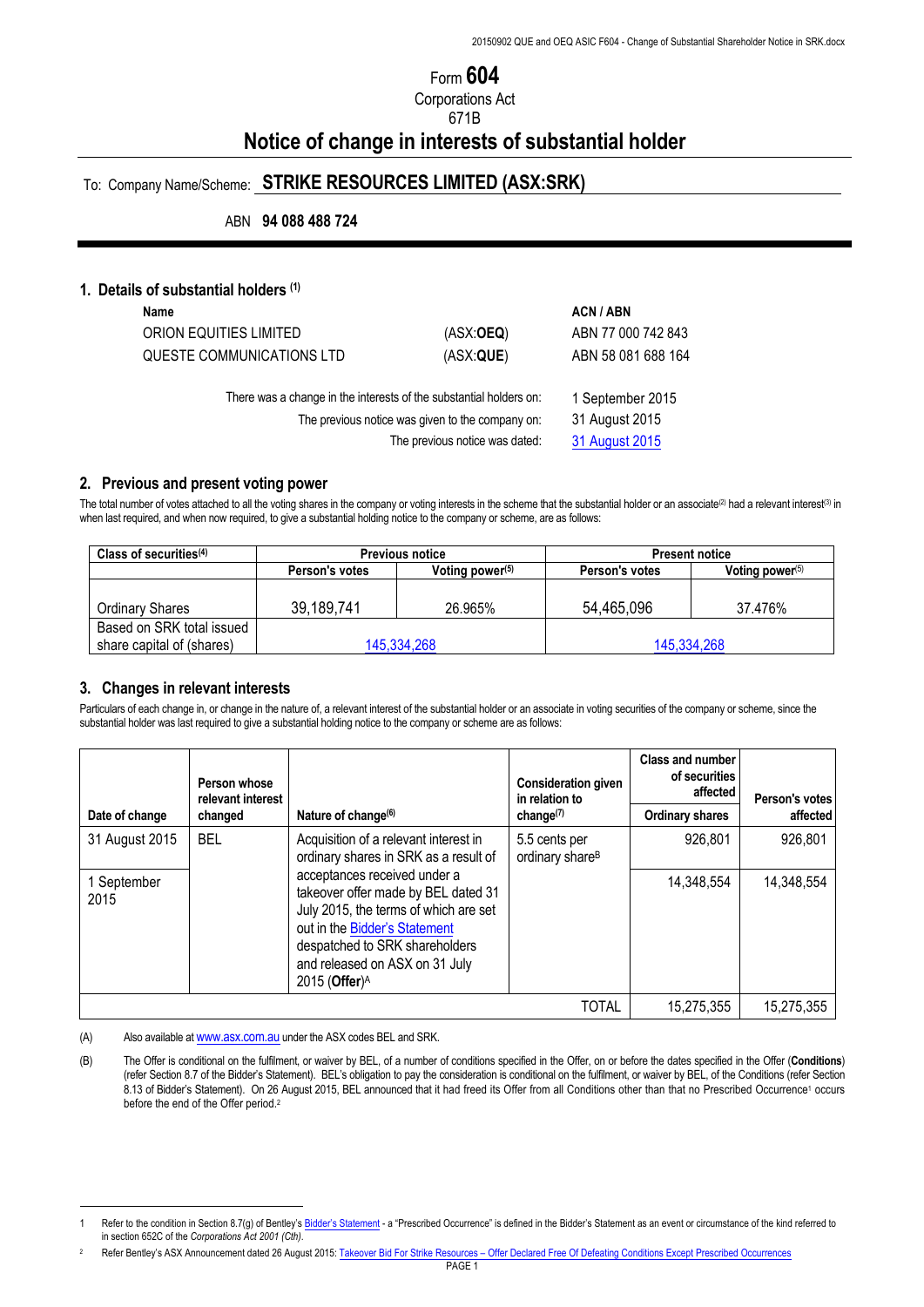## **4. Present relevant interests**

Particulars of each relevant interest of the substantial holder in voting securities after the change are as follows:

| <b>Holder of</b><br>relevant | Registered holder of                                                                     | Person entitled<br>to be registered |                                                                                                                                                                                                                              | <b>Class and</b><br>number of<br>securities | Person's   |
|------------------------------|------------------------------------------------------------------------------------------|-------------------------------------|------------------------------------------------------------------------------------------------------------------------------------------------------------------------------------------------------------------------------|---------------------------------------------|------------|
| interest                     | securities                                                                               | as holder $(8)$                     | Nature of relevant interest <sup>(6)</sup>                                                                                                                                                                                   | <b>Ordinary shares</b>                      | votes      |
| OEQ.                         |                                                                                          |                                     | Legal and beneficial holder of shares:                                                                                                                                                                                       |                                             |            |
| QUE                          | <b>OEQ</b>                                                                               | OEQ.                                | Taken under section $608(3)(b)$ of the<br>Corporations Act to have a relevant interest in<br>securities in which OEQ has a relevant<br>interest by reason of having control of OEQ                                           | 16,690,802                                  | 16,690,802 |
| <b>BEL</b>                   |                                                                                          |                                     | BEL has a relevant interest under section<br>608(8) of the Act pursuant to acceptances<br>received under the Offer                                                                                                           |                                             |            |
| <b>OEQ</b>                   | The various<br>registered holders of<br>the SRK shares who<br>have accepted the<br>Offer | <b>BELC</b>                         | Taken under section 608(3)(a) of the<br>Corporations Act to have a relevant interest in<br>securities in which BEL has a relevant interest<br>by reason of having greater than 20% voting<br>power (ie. shareholding) in BEL | 37,774,294                                  | 37,774,294 |
| QUE                          |                                                                                          |                                     | Taken under section $608(3)(b)$ of the<br>Corporations Act to have a relevant interest in<br>securities in which OEQ has a relevant<br>interest by reason of having control of OEQ                                           |                                             |            |
|                              | <b>TOTAL</b><br>54,465,096                                                               |                                     |                                                                                                                                                                                                                              | 54,465,096                                  |            |

(C) BEL will become registered holder of the specified SRK shares only if the Conditions are fulfilled or waived by BEL on or before the dates specified in the Offer.

## **5. Changes in association**

The persons who have become associates<sup>(2)</sup> of, ceased to be associates of, or have change the nature of their association<sup>(9)</sup> with, the substantial holder in relation to voting interests in the company or scheme are as follows:

| Name | $\cdots$<br>ADON<br>ACN/AP <sup>-</sup><br>t applicable)<br>. ∖ວ™ 1 | Nature of association |
|------|---------------------------------------------------------------------|-----------------------|
| N/A  | N/A                                                                 | N/A                   |

## **6. Addresses**

The addresses of persons named in this form are as follows:

| Name                                               | Address                                                        |
|----------------------------------------------------|----------------------------------------------------------------|
| Orion Equities Limited ABN 77 000 742 843 (OEQ)    | Level 2, 23 Ventnor Avenue, West Perth, Western Australia 6005 |
| Queste Communications Ltd ABN 58 081 688 164 (QUE) | Level 2, 23 Ventnor Avenue, West Perth, Western Australia 6005 |
| Bentley Capital Limited ABN 87 008 108 218 (BEL)   | Level 2, 23 Ventnor Avenue, West Perth, Western Australia 6005 |

**Signature**

**sign here**  $\sqrt{ }$ print name VICTOR HO capacity Director and Company Secretary of OEQ

**sign here**  $\sqrt{2}$ 

print name VICTOR HO capacity Director and Company Secretary of QUE